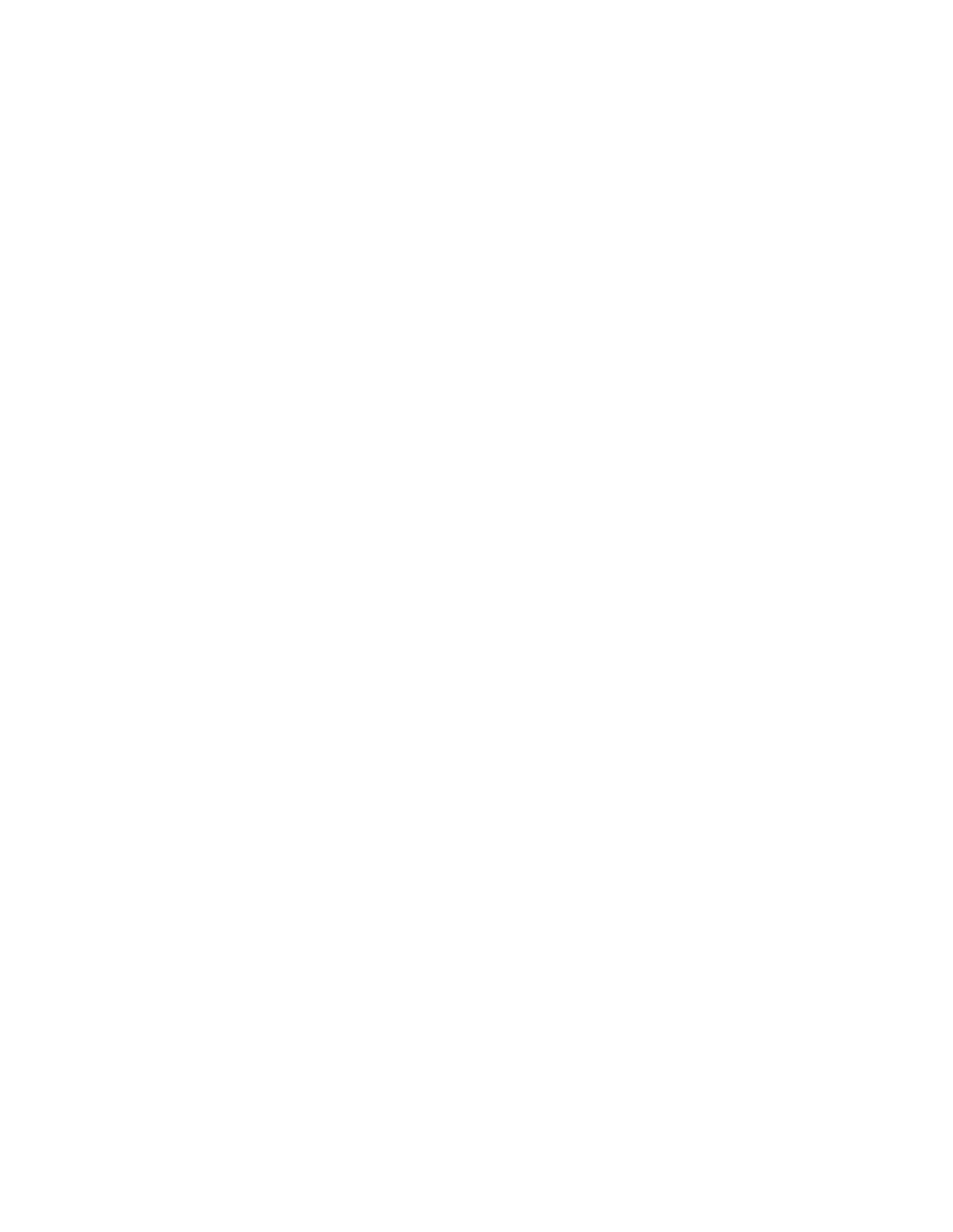# Spring 2022 Undergraduate Course Bulletin

# Table of Contents

# How to Search and Register for Classes

- 1. Log into Mercy Connect (**connect.mercy.edu**)
- 2. Select Register for Classes
- 3. Select Look Up Classes
- 4. Select a term (Remember, all undergraduate programs run on as semester schedule), then select submit
- 5. Select Advanced Search
- 6. Filter results for your preferences. Remember to select the campus you prefer to take classes on. For online classes, select Distance Learning
- 7. Select Section Search
- 8. Select the class that works best for your schedule. Remember that R=Thursday, so if a class is listed as TR it meets on Tuesdays and Thursdays.
- 9. Check off the corresponding box on the far left-hand side
- 10. Scroll to the bottom of the search results and select Register

## **Please consider the following:**

- You will not be able to register for over 16 credits without authorization.
- Contact your PACT or COP advisor and they can request this on your behalf
- You will not be able to register for classes that have time conflicts with other classes.
- You can add yourself to the waitlist of a full class



This bulletin is current as of the print date of October 25, 2021. For the most up to date class schedule, registration, payment and refund policies please check online at www.mercy.edu

Mercy College reserves the right to revise or change its academic calendar, rules, charges, fees, schedules, courses, requirements for degrees and any other regulations, policies or practices affecting students whenever considered necessary or desirable. The foregoing changes may include, without limitation, the elimination of courses, and programs.



555 Broadway Dobbs Ferry NY, 10522

1-877-MERCY-GO www.mercy.edu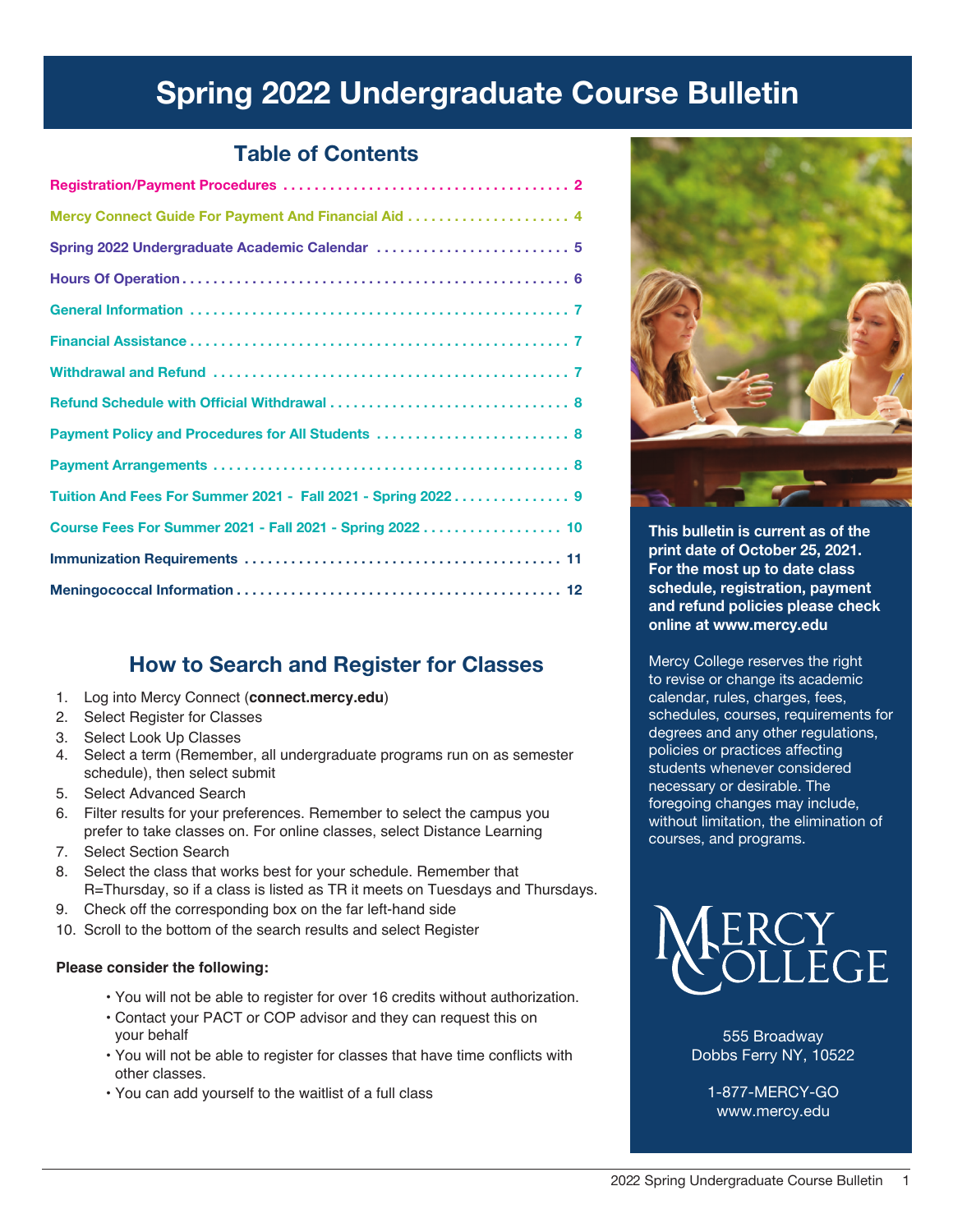# Registration/Payment Procedures

# *In-person and Web registration begins on Wednesday, November 3, 2021*

- You must be in FULL compliance with the New York State Immunization Laws as well as the College's COVID-19 vaccination policy. Submit NYS required immunizations to the Office of the Registrar and COVID-19 vaccination records to the Office of Health & Wellness.
- Make and keep an appointment with your mentor or program director to go over your degree requirements and review your transcript on Mercy Connect. If you have transfer credits, pay particular attention to your transfer work, and make sure that you do not enroll in a course for which you have already received credit.
- Review available courses through Mercy Connect.
- Check prerequisites and registration restrictions for each course in which you plan to register by clicking on the CRN and then clicking on the course title. This will tell you the prerequisite.
- Make a list of the courses in which you plan to enroll using a Registration/Schedule Worksheet.
- Clear any holds that prevent registration. Your holds status is available via Mercy Connect by selecting the student tab, then selecting "view holds." If you have any questions about your holds, contact the Office of Enrollment Management at 1-888-464-6737.
- If you intend to use Financial Aid (grants and loans), you MUST file the 2020-21 Free Application for Federal Student Aid (FAFSA). The Office of Enrollment Management will give priority to those who filed by February 15, 2020. If you have not received an award notification prior to the beginning of the semester, please visit the Office of Enrollment Management at your home campus IMMEDIATELY.
- All payment arrangements must be completed by December 29, 2021.

# For questions on your holds, call 1-888-464-6737. We are here to help You!

### To proceed with registration:

- Either process your registration online (see procedures below) or take your registration form, signed by an advisor, to the Office of Enrollment Management to complete your registration.
- You will be required to complete a Student Acknowledgement Statement and Method of Payment Information Form. This will be used to assist you in completing your payment arrangements for the spring term.
- If you have changed your address, submit your change of address request form at the Office of Enrollment Management at your local campus or fax it to 914-674-7516.

#### After you have registered:

- Print your schedule via Mercy Connect.
- Follow through with your payment/financial aid procedures. You may pay online via Mercy Connect. After you have registered:

## Web Registration

### Registration Instructions for Mercy Connect

Online students who live in the Tri State area must follow the New York State Immunization Law. You can upload your proof of immunization to the Office of the Registrar at https://mercy.formstack.com/ forms/immunization\_file\_upload

- After logging into Mercy Connect select the Administrative Services tab at the top of the page. (If you have trouble logging into Mercy Connect, please contact the Helpdesk at helpdesk@mercy.edu or 914-674-7526.)
- To register for classes, choose Student and Financial Aid.
- On the Student and Financial Aid page, choose Registration to view the Registration Menu.
- You must select a term before you can access the options on the Registration Menu. Click Select Term on the Registration Menu.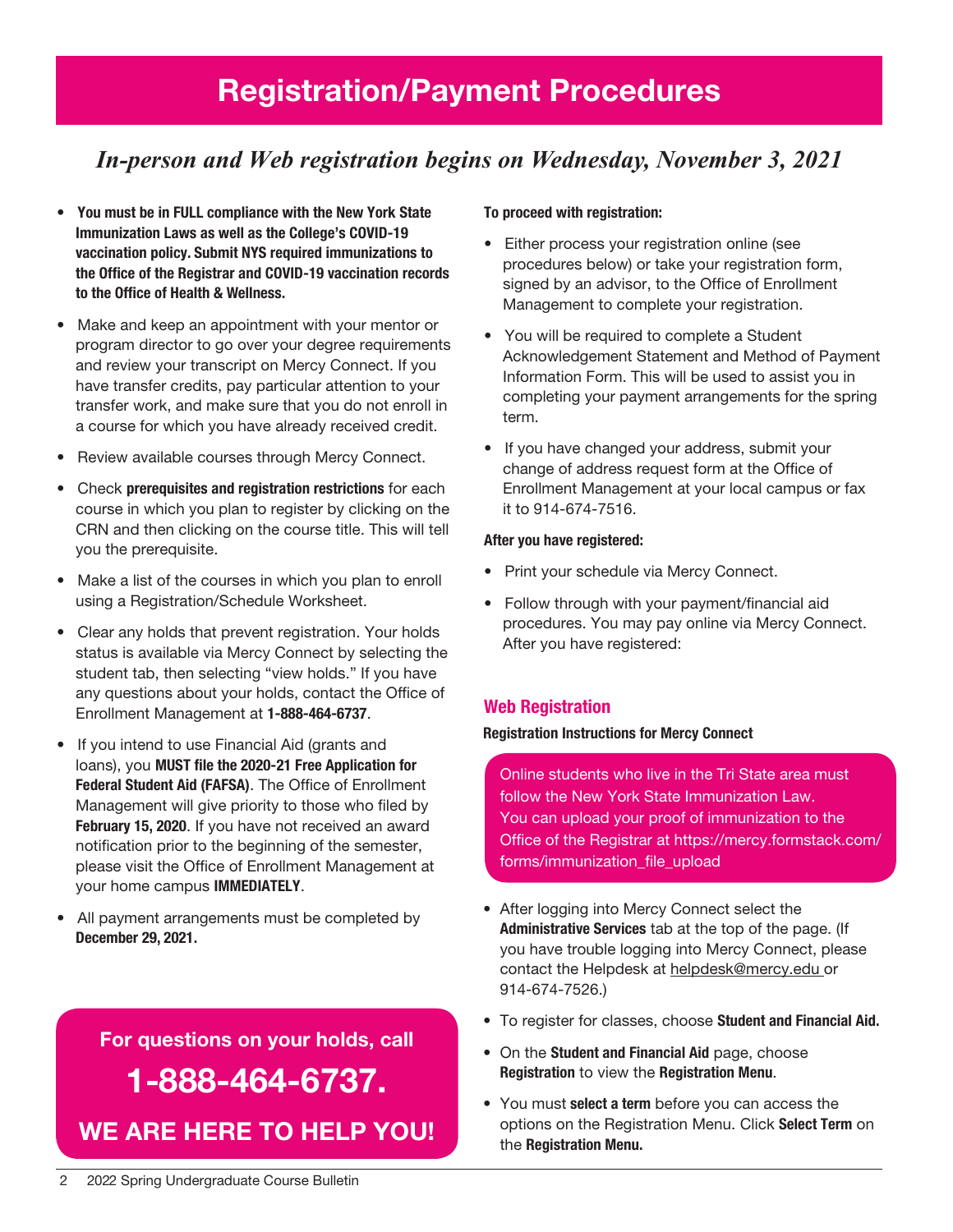- Spring 2022 Trimester (OT & PT)
- Spring 2022 Quarter (Accounting, Health Service Mgmt., Human Resources, Internet Business, MBA)
- Spring 2022 Semester for all other programs Highlight the term, and click the Submit Term button. This will return you to the Registration Menu.
- The first time you select add or drop classes for a term you will be required to complete a Student Acknowledgement Statement and Method of Payment Information Form. This information will be used to assist you in completing your payment arrangements for the spring term.
- If you want to search for classes, click the Class Search button at the bottom of the page. This brings you to the Look Up Classes page. On this page, you can search for classes using specific criteria. You must select the subject name and any other criteria you wish to specify (course number, campus, etc.) however only the subject name is required. After selecting the criteria, click Class Search.
- On the Look Up Classes page, a listing of classes fitting the criteria you specified will appear. Class information, such as dates, days, time, campus, and seats available will appear for each class listing. If you wish to register for a class, check the box in front of the CRN and click Register. If there is a C in the box, the class is closed. If there is an X in the box it has been cancelled. If you are on hold you will not be able to check any boxes.
- If you do not have to look up classes because you already know the Course Reference Number (CRN) choose Add or Drop Classes from the Registration Menu. Then enter the CRNs in the boxes (one CRN per box). After entering the CRNs click the Submit Changes button. (If you receive an error message on the Add/Drop Classes page, check your schedule of classes or contact your advisor.)
- To Drop a Class In the second column, 'Action' there is a window with a down arrow. Click on the arrow and a message should appear indicating 'Web Drop'. Click this and then at the bottom of the form click on 'Submit Changes'. If the message (web drop) does not appear in the window the period for dropping through the web is over and you should contact your advisor. Please see Withdrawals and Refunds.
- You can view your schedule by clicking Detail Schedule on the Registration Menu. To get to the Registration Menu, click the menu icon on the toolbar located in the top right corner of the page. If you want to print your class schedule, click the printer icon on your web browser's toolbar. Before you logout, click on Account Summary from the Student Account menu under Student and Financial Aid. Make sure you have made the necessary arrangements to cover your tuition using grants, loans, payment plan, etc.

## We are here to help you:

### Undergraduate Advising: contact your mentor or program director

Registration Holds: Student Services Support Center at 1-888-464-6737

Financial Aid: Student Services Support Center at 1-888-464-6737

Graduate Academic holds: contact your School Dean

Computer helpdesk: helpdesk@mercy.edu or 914-674-7526

| <b>Subject, Course #, Title</b> | <b>CRN Number</b> | <b>Credit</b> | Day | <b>Time</b> |
|---------------------------------|-------------------|---------------|-----|-------------|
|                                 |                   |               |     |             |
|                                 |                   |               |     |             |
|                                 |                   |               |     |             |
|                                 |                   |               |     |             |
|                                 |                   |               |     |             |
|                                 |                   |               |     |             |
|                                 |                   |               |     |             |
|                                 |                   |               |     |             |

## Registration/Schedule Worksheet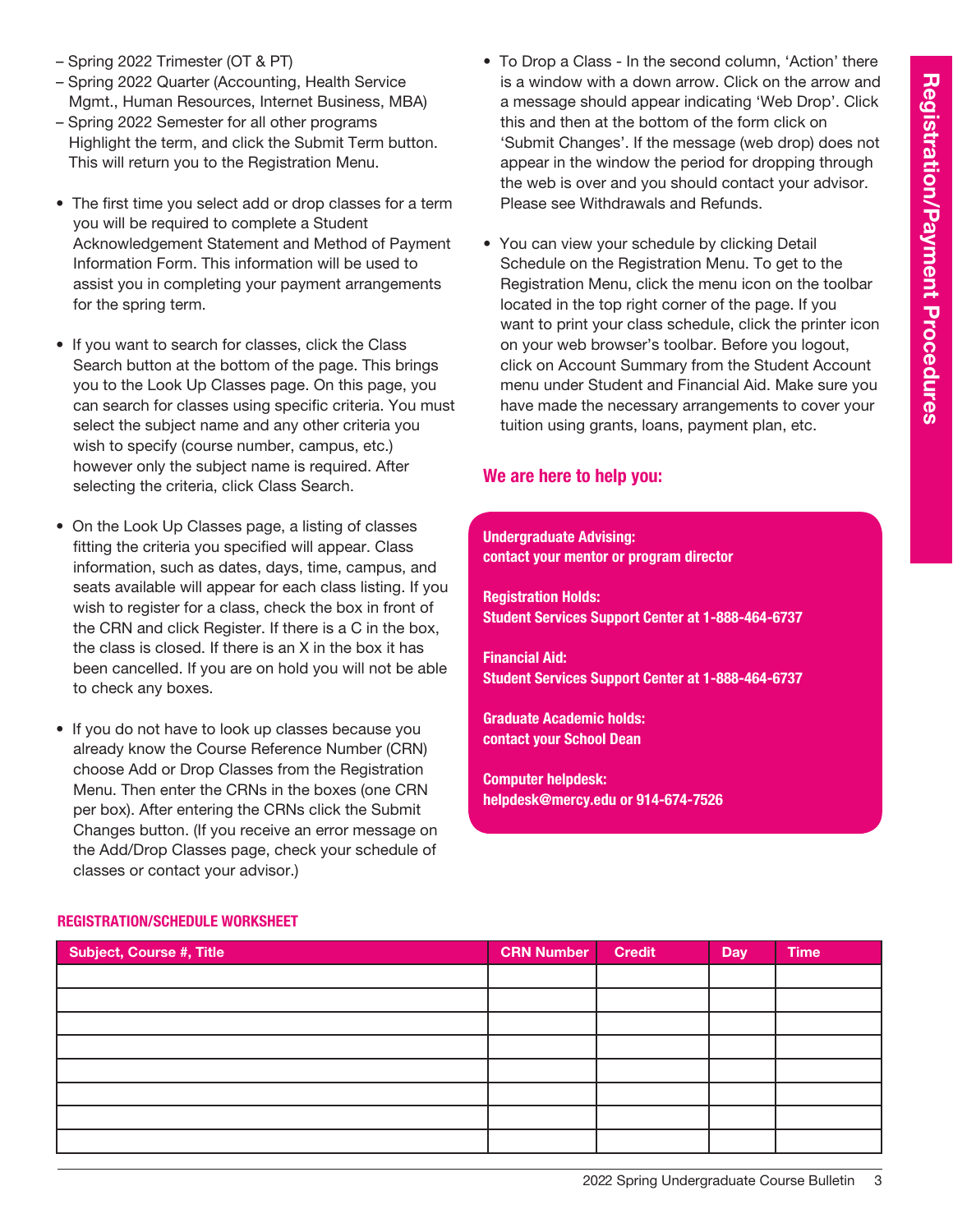# Mercy Connect Guide for Payment and Financial Aid



# ...your gateway to the **Mercy College community**

# OBTAINING YOUR MERCY COLLEGE CONNECT ACCOUNT

- 1. Navigate to http://connect.mercy.edu
- 2. Click on "Get your Username and Password" on the left
- **3.** Enter the required information, and click SUBMIT.
- 4. This will provide you with your Username and PIN number for Mercy Connect and Blackboard, the College's online course system

# ACCESSING YOUR STUDENT ACCOUNT

- 1. Go to http://connect.mercy.edu
- 2. Click on "Get your Username and Password" on the left
- **3.** Click on the Academic Services tab at the right side of the page
- 4. Select Administrative Services
- 5. Select Student & Financial Aid
- 6. Click on "Student Account"
- 7. Select Term to review current charges and financial aid package

# Mercy College homepage to obtain entrance/exit counseling:

- 1. Go to Mercy College Homepage at www.mercy.edu
- 2. Go to Admissions & Financial Aid
- 3. Click Get Financial Aid
- 4. Scroll to the bottom and Click Financial Aid Forms
- **5.** Select the respective links for Entrance or Exit Counseling

## Cancellation and Schedule Change Policy

The College reserves the right to revise, change schedule or cancel any course whenever considered necessary or desirable. Course cancellation information is posted in Mercy Connect. Students are also notified via Mercy Connect e-mail.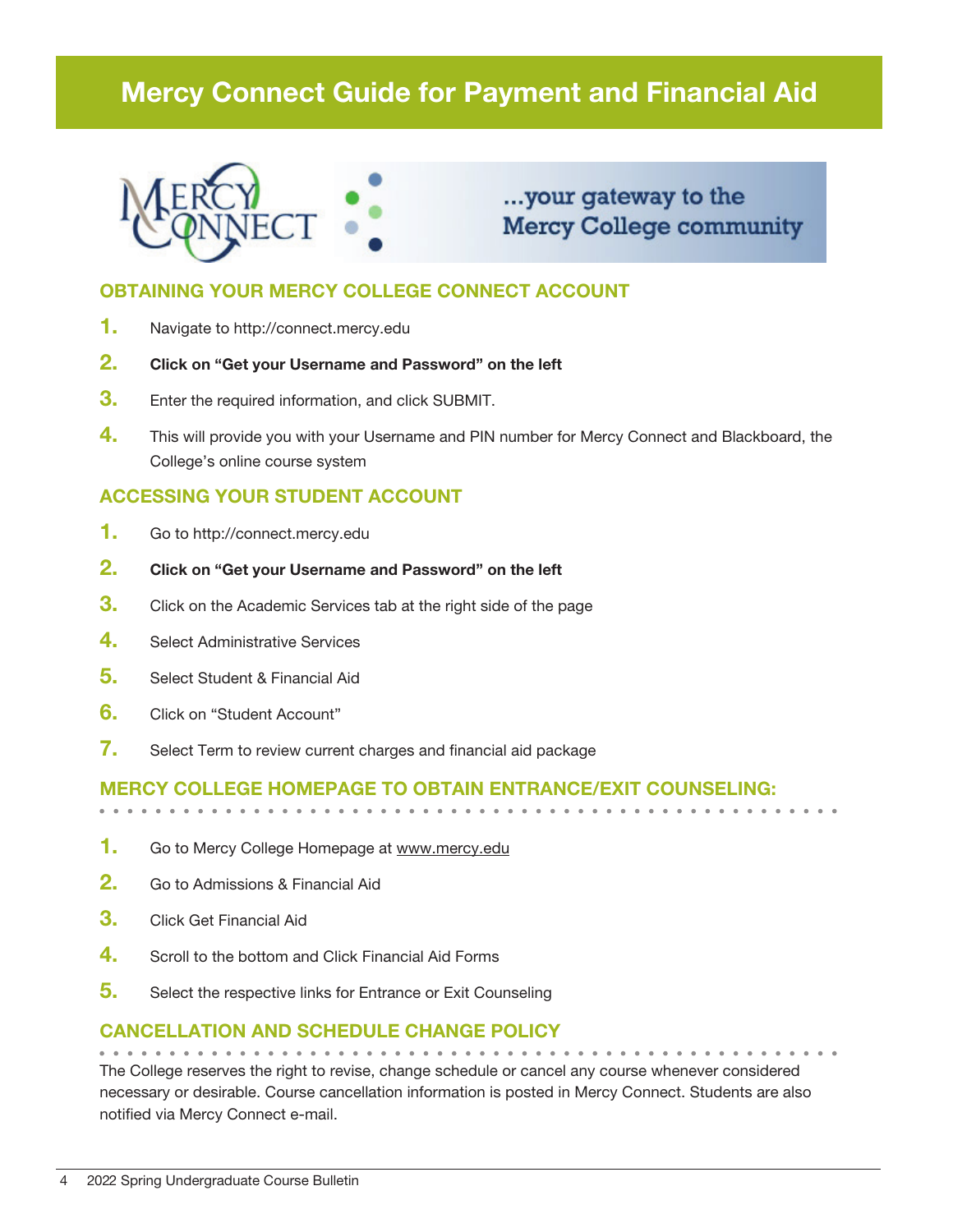# Spring 2022 Undergraduate Academic Calendar

All terms follow the schedule for observed Federal holidays, as outlined in the term A schedule.

#### TERM A (15 WEEK TERM) Wednesday, January 19 – Tuesday, May 10

| Monday, January 17    | Martin Luther King, Jr. Day: College Holiday                      |
|-----------------------|-------------------------------------------------------------------|
| Wednesday, January 19 | Spring Term A Begins                                              |
| Tuesday, January 25   | Last Date for Registration and Change of Program                  |
| Monday, February 21   | Presidents Day: College Holiday                                   |
| Wednesday, March 9    | Faculty Seminar Day: Only Classes Beginning at or after 4 PM Meet |
| Tuesday, March 15     | Last Day for Course Withdrawal with a "W"                         |
| Monday March 21       | Spring Recess Begins                                              |
| Monday, March 28      | Classes Resume                                                    |
| Tuesday, May 10       | Spring Term A ends                                                |
| Wednesday, May 18     | Commencement Day One                                              |
| Thursday, May 19      | Commencement Day Two                                              |
| Friday, May 27        | College Holiday                                                   |
| Monday, May 30        | Memorial Day: College Holiday                                     |

### TERM B (8 WEEK TERM) Wednesday, January 19 – Monday, March 14

| Monday, January 17    | Martin Luther King, Jr. Day: College Holiday                      |
|-----------------------|-------------------------------------------------------------------|
| Wednesday, January 19 | Spring Term B Begins                                              |
| Tuesday, January 25   | Last Date for Registration and Change of Program                  |
| Tuesday, February 15  | Last Day for Course Withdrawal with a "W"                         |
| Monday, February 21   | Presidents Day: College Holiday                                   |
| Wednesday, March 9    | Faculty Seminar Day: Only Classes Beginning at or after 4 PM Meet |
| Monday, March 14      | Spring Term B Ends                                                |

### TERM C (8 WEEK TERM) Tuesday, March 15 – Tuesday, May 10

| Tuesday, March 15 | Spring Term C Begins                             |
|-------------------|--------------------------------------------------|
| Monday, March 21  | <b>Spring Recess Begins</b>                      |
| Monday, March 28  | <b>Classes Resume</b>                            |
| Monday, March 28  | Last Date for Registration and Change of Program |
| Monday, April 11  | Last Day for Course Withdrawal with a "W"        |
| Tuesday, May 10   | Spring Term C Ends                               |

TERM E (4 WEEK TERMS) – Organizational Management (EDGE) Wednesday, January 19 – Tuesday, May 10

| E1             | Wednesday, January 19 - Tuesday, February 15 |                                                                  |  |
|----------------|----------------------------------------------|------------------------------------------------------------------|--|
|                | Sunday, January 23                           | Last Day for Registration and Change of Program                  |  |
|                | Tuesday, February 1                          | Last Day for Course Withdrawal with a "W"                        |  |
| E <sub>2</sub> | Wednesday, February 16 - Tuesday, March 15   |                                                                  |  |
|                | Sunday, February 20                          | Last Day for Registration and Change of Program                  |  |
|                | Monday, February 21                          | Presidents Day: College Holiday                                  |  |
|                | Wednesday, March 9                           | Faculty Seminar Day: Only classes beginning at or after 4PM Meet |  |
|                | Tuesday, March 1                             | Last Day for Course Withdrawal with a "W"                        |  |
| E3             | Wednesday, March 16 - Tuesday, April 19      |                                                                  |  |
|                | Sunday, March 20                             | Last Day for Registration and Change of Program                  |  |
|                | Tuesday, April 5                             | Last Day for Course Withdrawal with a "W"                        |  |
|                | Monday, March 21                             | <b>Spring Recess Begins</b>                                      |  |
|                | Monday, March 28                             | <b>Classes Resume</b>                                            |  |
| E4             | Wednesday, April 20 - Tuesday, May 10        |                                                                  |  |
|                | Sunday, April 24                             | Last Day for Registration and Change of Program                  |  |
|                | Tuesday, April 27                            | Last Day for Course Withdrawal with a "W"                        |  |
|                |                                              |                                                                  |  |

THE COLLEGE RESERVES THE RIGHT TO EXTEND ANY TERM IN THE EVENT OF CLASS CANCELLATIONS DUE TO WEATHER AND/OR OTHER EMERGENCY.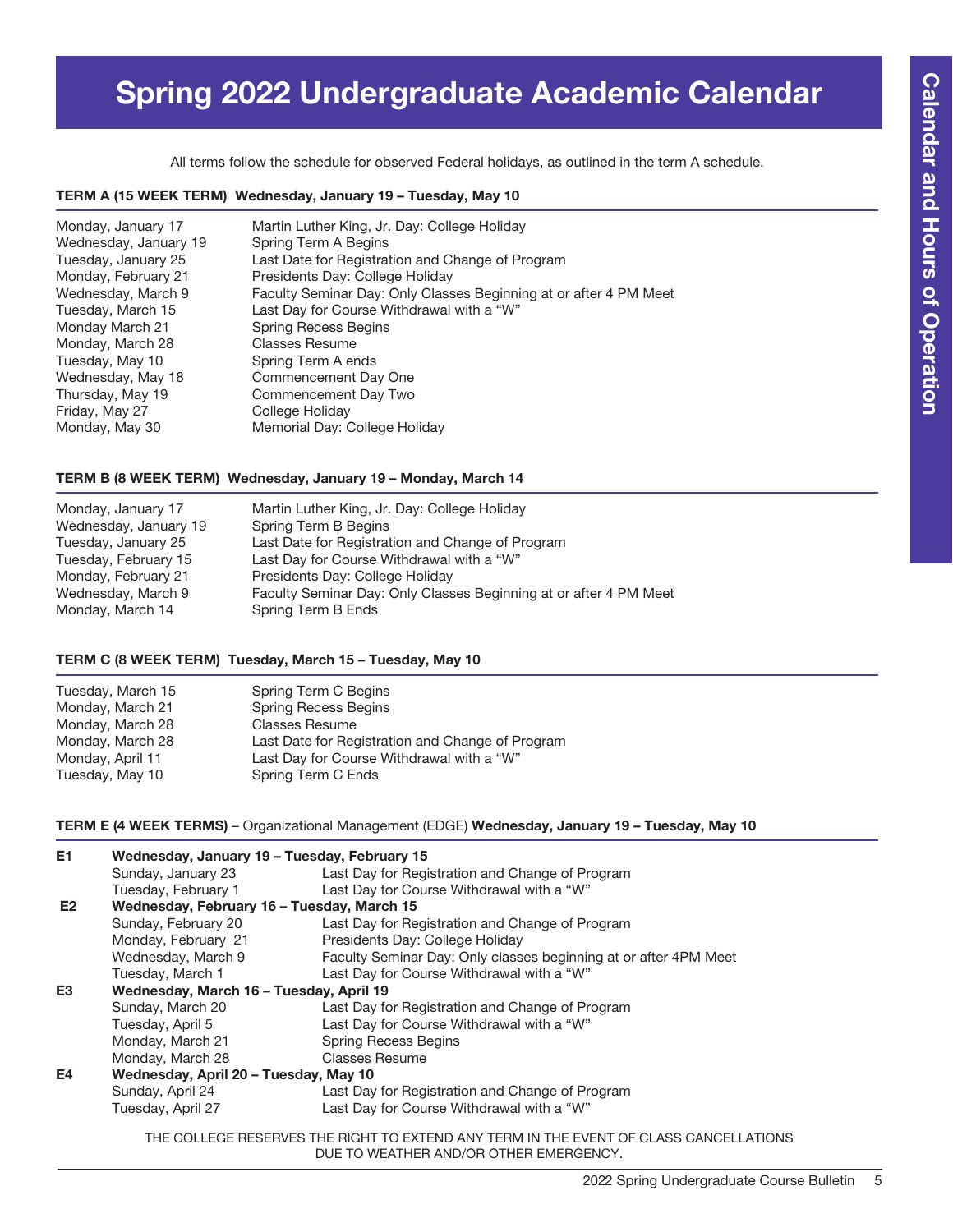| <b>HOURS OF OPERATION</b> |                   |                       |                                   |
|---------------------------|-------------------|-----------------------|-----------------------------------|
|                           | <b>Admissions</b> | <b>PACT</b>           | <b>Student Financial Services</b> |
| <b>Dobbs Ferry</b>        |                   |                       |                                   |
| Monday                    | 9:00 am - 7:00 pm | 9:00 am - 7:00 pm     | 9:00 am - 7:00 pm                 |
| Tuesday                   | 9:00 am - 7:00 pm | 9:00 am - 7:00 pm     | 9:00 am - 7:00 pm                 |
| Wednesday                 | 9:00 am - 7:00 pm | 9:00 am - 7:00 pm     | 9:00 am - 7:00 pm                 |
| Thursday                  | 9:00 am - 7:00 pm | 9:00 am - 7:00 pm     | 9:00 am - 7:00 pm                 |
| Friday                    | 9:00 am - 5:00 pm | 9:00 am - 5:00 pm     | 9:00 am - 5:00 pm                 |
|                           |                   |                       |                                   |
|                           |                   |                       |                                   |
| <b>Bronx</b>              |                   |                       |                                   |
| Monday                    | 9:00 am - 7:00 pm | 9:00 am - 7:00 pm     | 9:00 am - 7:00 pm                 |
| Tuesday                   | 9:00 am - 7:00 pm | 9:00 am - 7:00 pm     | 9:00 am - 7:00 pm                 |
| Wednesday                 | 9:00 am - 7:00 pm | 9:00 am - 7:00 pm     | 9:00 am - 7:00 pm                 |
| Thursday                  | 9:00 am - 7:00 pm | 9:00 am - 7:00 pm     | 9:00 am - 7:00 pm                 |
| Friday                    | 9:00 am - 5:00 pm | $9:00$ am - $5:00$ pm | 9:00 am - 5:00 pm                 |
|                           |                   |                       |                                   |
|                           |                   |                       |                                   |
| <b>Manhattan</b>          |                   |                       |                                   |
| Monday                    | 9:00 am - 7:00 pm | 9:00 am - 7:00 pm     | 9:00 am - 7:00 pm                 |
| Tuesday                   | 9:00 am - 7:00 pm | 9:00 am - 7:00 pm     | 9:00 am - 7:00 pm                 |
| Wednesday                 | 9:00 am - 7:00 pm | 9:00 am - 7:00 pm     | 9:00 am - 7:00 pm                 |
| Thursday                  | 9:00 am - 7:00 pm | 9:00 am - 7:00 pm     | 9:00 am - 7:00 pm                 |
| Friday                    | 9:00 am - 5:00 pm | 9:00 am - 5:00 pm     | 9:00 am - 5:00 pm                 |
|                           |                   |                       |                                   |
|                           |                   |                       |                                   |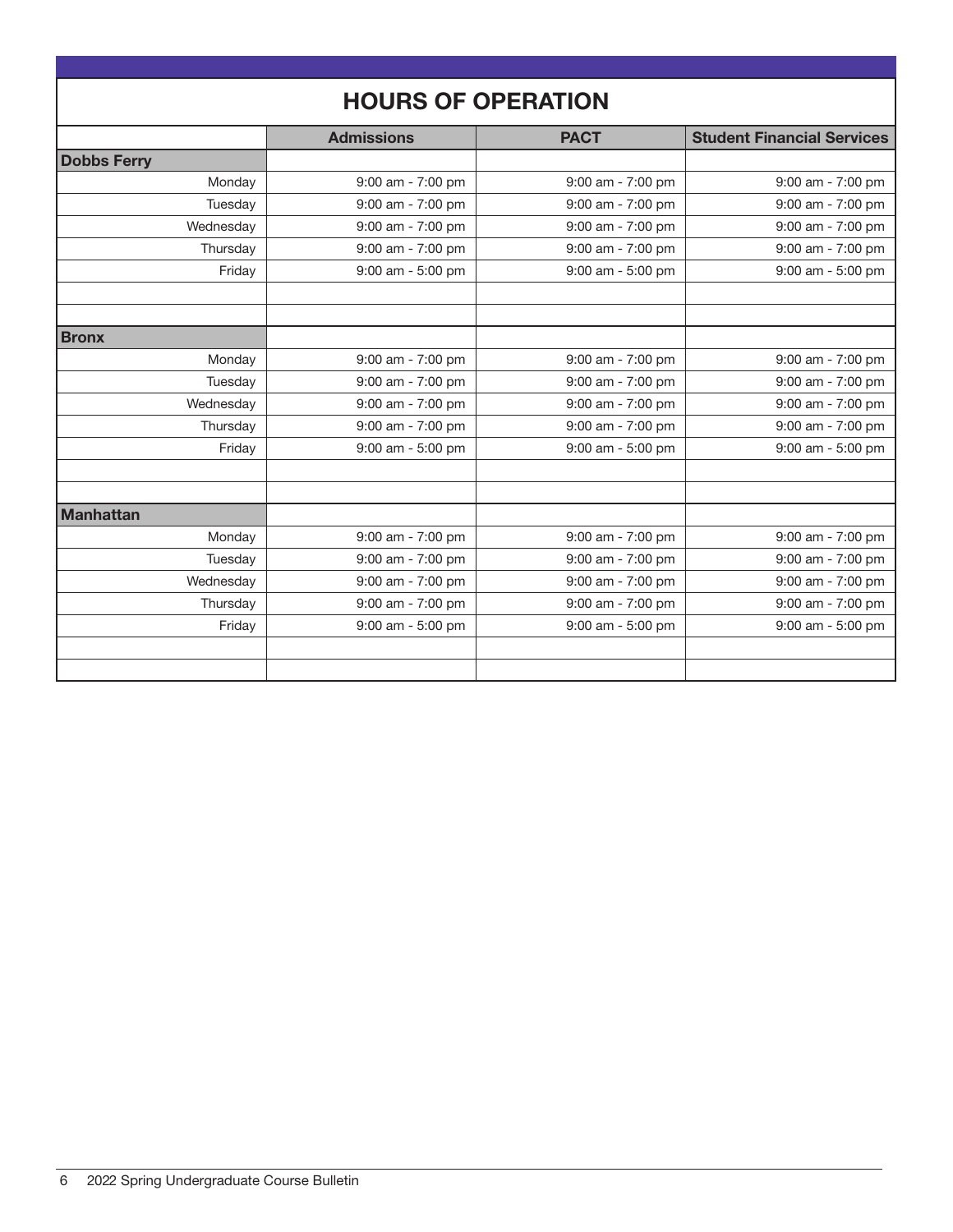# General Information

## Non-Degree Seeking Students

Non-Degree Seeking Students (Non-Matriculating) Students who wish to enroll in courses for college credit on a non-matriculating (non-degree) basis may register for those courses without making a formal application for admission to Mercy College. However, all nonmatriculating students must meet with an admissions counselor to complete a non-degree form and to have the desired courses approved.

Non-matriculated students are not eligible for Federal,

State or Institutional Financial Aid. For payment options or assistance with financial aid requirements, an appointment with a Enrollment Management Staff member is recommended. You are welcome to the Office of Enrollment Management at any of our four campus locations or may phone the Office of Admissions to become a matriculated student at 877-MERCY-GO.

### Financial Assistance

The Office of Enrollment Management communicates with students both via Mercy Connect and via US Mail. Requests for required documentation and financial aid award package notifications are sent as both a targeted email message, and via US Mail. To expedite processes, students are encouraged to login to Mercy Connect weekly to check for these messages. Directions for using Mercy Connect are available in the Mercy Connect Section of this bulletin. Additionally, you are welcome to visit one of our campus Office of Enrollment Management if you need personalized assistance. Finally, you may also contact us by telephone:

| <b>Athletic Scholarships</b>                        | 914-674-7566  |
|-----------------------------------------------------|---------------|
| <b>Academic Scholarships</b>                        | 877-MERCY-GO' |
| <b>Account or Financial Aid status 877-MERCY-GO</b> |               |

## Withdrawals and Refunds

Students wishing to withdraw from courses for which they have registered MUST file an official withdrawal. Ceasing to attend classes does not constitute an official withdrawal. If you do not officially withdraw it will result in the issuance of a grade of "FW" which will be calculated into the student's GPA as an "F" and may result in dismissal. In addition this status will be reported to the Office of Enrollment Management and may result in a reevaluation and possibly a reduction of financial aid funds. Notification to the instructor or to any other office does not constitute an official withdrawal. An official withdrawal may be processed in person at any Enrollment Management Office, or via Mercy Connect.

Withdrawal from class(es) does not necessarily entitle a student to a refund of tuition and fees paid, or to a reversal of tuition charged. Refunds will be made in accordance with the refund schedule. The date of withdrawal will be the date the official withdrawal form is entered into the computer, not the last date of class attendance. Students who receive financial aid should contact a Enrollment Management counselor.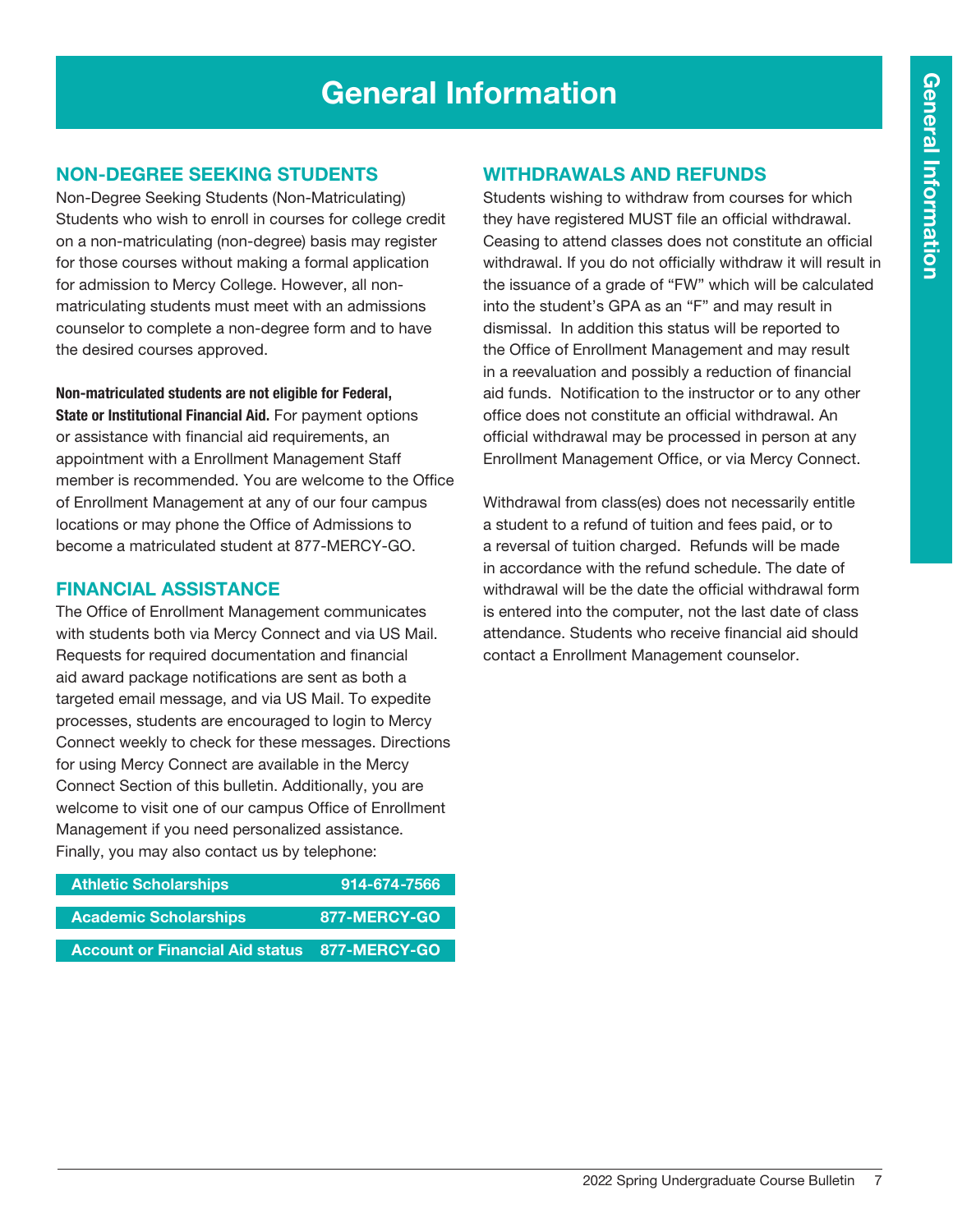# Refund Schedule with Official Withdrawal

(Dates indicate the last day on which the official withdrawal may be processed)

#### UNDERGRADUATE PROGRAMS

|                | 100%   | 80%               | 50%               | 0%     |
|----------------|--------|-------------------|-------------------|--------|
| <b>TERM A</b>  | Jan 25 | Feb 01            | Feb <sub>08</sub> | Feb 09 |
| <b>TERM B</b>  | Jan 25 | Feb 01            |                   | Feb 02 |
| <b>TERM C</b>  | Mar 28 | Apr 04            |                   | Apr 05 |
| <b>TERM E1</b> | Jan 23 | Jan 26            |                   | Jan 27 |
| TERM E2        | Feb 20 | Feb <sub>23</sub> |                   | Feb 24 |
| <b>TERM E3</b> | Mar 20 | Mar 23            |                   | Mar 24 |
| <b>TERM E4</b> | Apr 24 | Apr 27            |                   | Apr 28 |

Students that withdraw during any part of the refund period and have deferred payment via third party (whether financial aid, employer, etc) arrangements will be responsible for all tuition and related fees regardless if eligibility of such arrangements for disbursement and/or payment have been established prior to withdrawal.

Credit granted for tuition charged to American Express, Discover, MasterCard or VISA will be credited to the student's Mercy College account.

Refunds will be granted only for credit that appears on the student's account. The processing of refunds from loans, financial aid award, or other third party reimbursement cannot begin prior to the time the College certifies eligibility and/or receives and posts the funds to the student's account. Refund checks are made payable to the student and mailed to the student's home address.

Refunds resulting from a Parent Plus Loan will be made payable to the parent and mail to the parent's address on record.

# Payment Policy and Procedures for all Students

To best serve your financial needs as a student at Mercy College, it is important to familiarize yourself with the College's payment policy. The following is a brief summary of those policies, for further information please refer to our web site or call 1-888-464-6737.

Acceptable payment arrangements must be made three weeks before the first day of each term. Acceptable payment arrangements include payment in full or approved financial aid and a payment plan covering the balance in full. Students who have not made satisfactory payment arrangements will incur monthly late fees, and will have registration/transcript holds placed on their accounts. Prior balances must be paid in full.

# Acceptable Payment Arrangements include:

- 
- Checks and credit cards (American Express, Discover, MasterCard, VISA)
- Official Scholarship Notification
- Company Reimbursement Written authorization on company letterhead, signed by a supervisor, specifying that payment will be made directly to Mercy College
- Employee Reimbursement Tuition Reimbursement Agreement must be signed
- Approved Financial Aid grants and loans
- Payment Plan Agreements Interest-Free Monthly Payment Option Plan
- Nelnet Campus Commerce apply at: mycollegepaymentplan.com/mercycollege or 1-800-609-8056
- *Note: Students eligible for the maximum amount of financial aid and grants are still responsible for the difference between tuition and fee charges and full grant eligibility.*

*A payment plan or supplemental private loan may be required to cover the balance due.*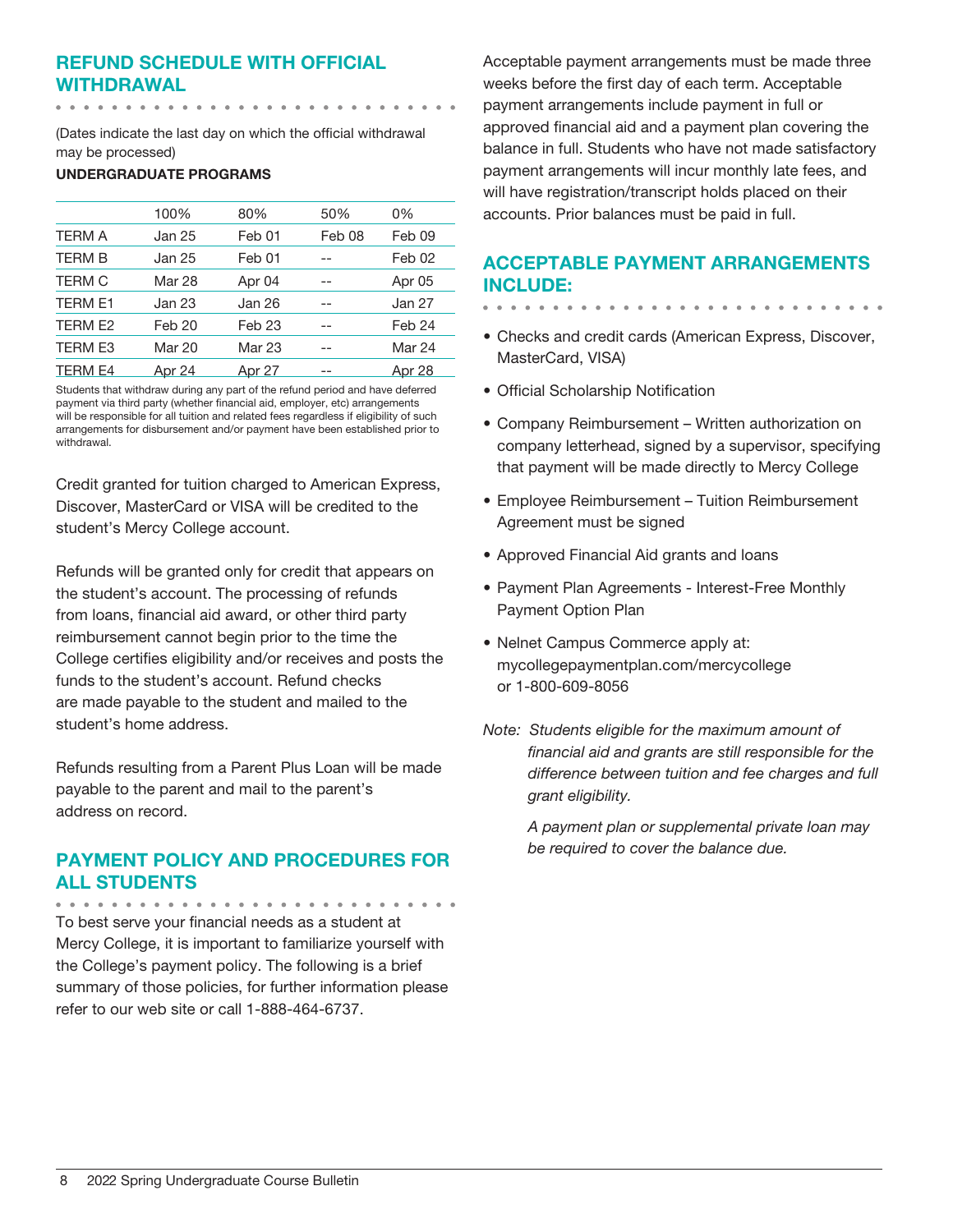# Tuition and Fees for Summer 2021 - Fall 2021 - Spring 2022

| <b>Undergraduate Tuition</b>          | Full time (12 credits or more)<br>Part time (less than 12 credits)                   | \$       | \$9,960.00<br>837.00 | per term<br>per credit   |
|---------------------------------------|--------------------------------------------------------------------------------------|----------|----------------------|--------------------------|
| <b>Undergraduate Registration Fee</b> | 12 credits or more                                                                   | \$       | 407.00               | per term                 |
|                                       | Less than 12 credits                                                                 | \$       | 204.00               | per term                 |
| <b>Undergraduate Program Fees</b>     | Business Honors Program: One-time fee                                                | \$       | 300.00               | 1st term                 |
| (Fall and Spring Terms Only)          | <b>Business Technology Fee</b>                                                       | \$       | 25.00                | per term                 |
|                                       | Computer Arts & Technology: greater than 6 credits                                   | \$       | 800.00               | per term                 |
|                                       | Computer Arts & Technology: 6 credits or less                                        | \$       | 400.00               | per term                 |
|                                       | <b>Computer Science</b>                                                              | \$       | 75.00                | per term                 |
|                                       | Cybersecurity                                                                        | \$       | 75.00                | per term                 |
|                                       | <b>Information Systems</b>                                                           | \$       | 75.00                | per term                 |
|                                       | Media Studies: greater than 6 credits                                                | \$       | 150.00               | per term                 |
|                                       | Media Studies: 6 credits or less                                                     | \$       | 75.00                | per term                 |
|                                       | Music Industry & Technology: greater than 6 credits                                  | \$       | 700.00               | per term                 |
|                                       | Music Industry & Technology: 6 credits or less                                       | \$<br>\$ | 350.00               | per term                 |
|                                       | Nursing Program: 1st year students<br>Nursing Program: 2nd year students             | \$       | 800.00<br>1,500.00   | per term<br>per term     |
|                                       | Nursing Program: 3rd year students                                                   |          | \$1,500.00           | per term                 |
|                                       | Nursing Program: 4th year students                                                   |          | \$1,500.00           | per term                 |
|                                       | RN to BSN Program                                                                    | \$       | 62.50                | per term                 |
| (Fall, Spring and Summer Terms)       | Clinical Lab Science: 4th year students                                              | \$       | 300.00               | per term                 |
| <b>Fully Online RN to BSN Program</b> | Tuition per credit                                                                   | \$       | 460.00               | per credit               |
|                                       | Registration Fee - 12 credits or more                                                | \$       | 407.00               | per term                 |
|                                       | Registration Fee - Less than 12 credits                                              | \$       | 204.00               | per term                 |
|                                       | RN to BSN Program                                                                    | \$       | 62.50                | per term                 |
| <b>ASDBS - 2nd Degree Nursing</b>     | Nursing - 2nd Degree ASDBS                                                           |          | \$1,500.00           | per term                 |
| <b>Graduate Tuition</b>               | <b>Business Administration</b>                                                       | \$       | 965.00               | per credit               |
|                                       | <b>Communication Disorders</b>                                                       | \$       | 1,038.00             | per credit               |
|                                       | <b>Computer Science</b>                                                              | \$       | 943.00               | per credit               |
|                                       | Counseling                                                                           | \$       | 943.00               | per credit               |
|                                       | Cybersecurity                                                                        | \$       | 965.00               | per credit               |
|                                       | Education                                                                            | \$       | 943.00               | per credit               |
|                                       | English Literature                                                                   | \$       | 943.00               | per credit               |
|                                       | <b>Family Nurse Practitioner</b>                                                     | \$       | 943.00               | per credit               |
|                                       | <b>Health Services Management</b>                                                    | \$       | 943.00               | per credit               |
|                                       | Human Resource Management                                                            | \$       | 965.00               | per credit               |
|                                       | Marriage & Family Therapy                                                            | \$       | 943.00               | per credit               |
|                                       | Mental Health Counseling                                                             | \$<br>\$ | 943.00<br>943.00     | per credit               |
|                                       | Nursing<br>Occupational Therapy                                                      | \$       | 1,038.00             | per credit<br>per credit |
|                                       | Organizational Leadership                                                            | \$       | 965.00               | per credit               |
|                                       | Physical Therapy                                                                     | \$       | 1,038.00             | per credit               |
|                                       | Physician Assistant Studies                                                          | \$       | 1,084.00             | per credit               |
|                                       | Psychology                                                                           | \$       | 943.00               | per credit               |
|                                       | <b>Public Accounting</b>                                                             | \$       | 965.00               | per credit               |
|                                       | <b>Public Administration</b>                                                         | \$       | 943.00               | per credit               |
|                                       | School Building Leadership                                                           | \$       | 943.00               | per credit               |
|                                       | <b>School District Leader</b>                                                        | \$       | 943.00               | per credit               |
|                                       | School Psychology                                                                    |          | 943.00               | per credit               |
|                                       | Web Strategy and Design                                                              | \$       |                      | 965.00 per credit        |
| <b>Graduate Registration Fee</b>      | 12 credits or more                                                                   | \$       | 407.00               | per term                 |
|                                       | Less than 12 credits                                                                 | \$       | 204.00               | per term                 |
| <b>Graduate Program Fees</b>          | <b>Business Technology Fee</b>                                                       | \$       | 25.00                | per term                 |
|                                       | <b>Graduate Nursing</b>                                                              | \$       | 325.00               | per term                 |
|                                       | Physician Assistant - 1st year students                                              | \$       | 300.00               | per term                 |
|                                       | Physician Assistant - Final program year                                             | \$       | 275.00               | per term                 |
|                                       | <b>Physical Therapy</b>                                                              | \$       | 150.00               | per term                 |
|                                       | Occupational Therapy - 1st year students<br>Occupational Therapy - 2nd year students | \$<br>\$ | 330.00<br>200.00     | per term<br>per term     |
|                                       | <b>Communication Disorders</b>                                                       | \$       | 250.00               | per term                 |
| <b>Transcript Fee</b>                 | <b>Official Transcript</b>                                                           |          | Free                 |                          |
|                                       | <b>Unofficial Transcript</b>                                                         | \$       | 5.00                 | per copy                 |
| <b>International Student Fee</b>      | <b>First Time Enrolled Fee</b>                                                       | \$       | 450.00               | per program              |
| <b>Application Fee</b>                | Undergraduate                                                                        | \$       | 40.00                |                          |
|                                       | Graduate                                                                             | \$       | 40.00                |                          |
|                                       | Graduate-OT/PT/OM Programs                                                           | \$       | 62.00                |                          |
| <b>Audit Fee</b>                      |                                                                                      |          | 50% of tuition       |                          |
| <b>Late Payment Fee</b>               | For each late payment                                                                | \$       | 100.00               | each                     |
| <b>Late Registration Fee</b>          |                                                                                      | \$       | 100.00               | each                     |
| <b>Returned Check Fee</b>             |                                                                                      | \$       | 20.00                | each                     |

All fees are non-refundable and subject to change without prior notice.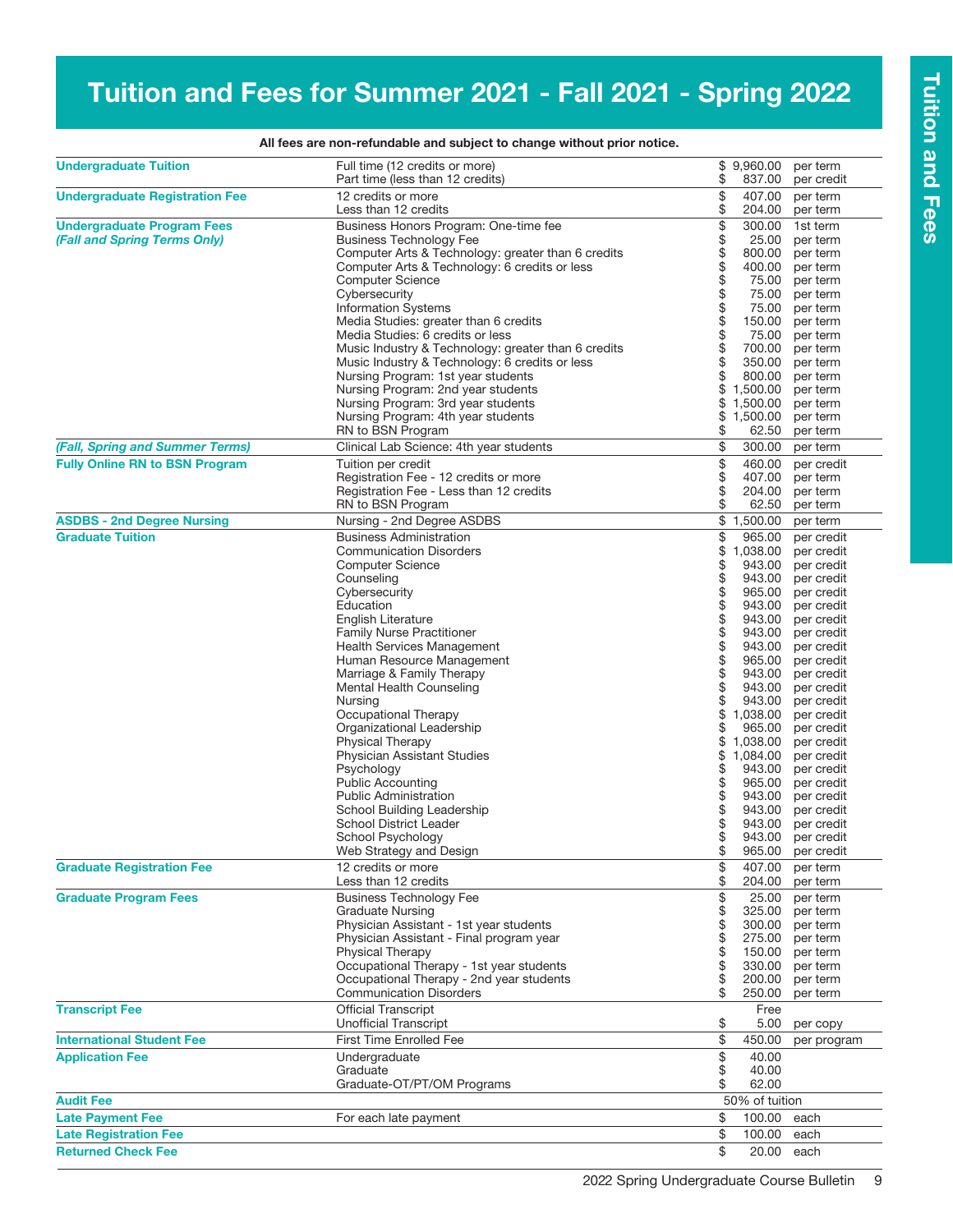# Course Fees for Summer 2021 - Fall 2021 - Spring 2022

| <b>Undergraduate Fees</b>           |                                                                                     |                              |
|-------------------------------------|-------------------------------------------------------------------------------------|------------------------------|
| <b>Course</b>                       | <b>Title Fee</b>                                                                    |                              |
| ACCT 261                            | <b>Computer App for Accountants</b>                                                 | \$<br>85.00                  |
| <b>BIOL 275</b>                     | Cell Biology                                                                        | \$150.00                     |
| <b>BIOL 370</b>                     | Biology Research I                                                                  | \$150.00                     |
| <b>BIOL 355</b>                     | Molecular Biology of the Cell                                                       | 150.00<br>\$                 |
| <b>BIOL 360</b><br><b>BIOL 366</b>  | Genetics<br>Developmental Biology                                                   | \$<br>150.00<br>150.00<br>\$ |
| BIOL 130A                           | Hum Anatomy & Physio I Lab                                                          | \$<br>80.00                  |
| <b>BIOL 131A</b>                    | Hum Anatomy & Physio II Lab                                                         | \$<br>80.00                  |
| <b>BIOL 160</b>                     | General Biology I                                                                   | \$<br>40.00                  |
| BIOL 160A                           | General Biology I Lab                                                               | \$<br>80.00                  |
| BIOL 161A                           | General Biology II Lab                                                              | \$<br>80.00                  |
| <b>BIOL 244</b>                     | Microbiome                                                                          | \$<br>150.00                 |
| <b>BIOL 265</b>                     | Microbiology Lecture                                                                | \$<br>80.00<br>150.00        |
| <b>BIOL 265A</b><br><b>BIOL 252</b> | Microbiology Lab<br><b>Plant Biology</b>                                            | \$<br>\$<br>80.00            |
| <b>BIOL 440</b>                     | <b>Advanced Research</b>                                                            | \$150.00                     |
| <b>BIOL 424</b>                     | Neurobiology                                                                        | \$150.00                     |
| <b>BIOL 460</b>                     | Capstone Research in Biology                                                        | \$150.00                     |
| <b>CHEM 354</b>                     | Biochemistry                                                                        | 150.00<br>\$                 |
| <b>CHEM 140</b>                     | General, Organic and Biochemistry                                                   | \$<br>90.00                  |
| CHEM 140A                           | General, Organic and Biochemistry                                                   | \$<br>90.00                  |
| <b>CHEM 160</b><br>CHEM 160A        | General Chemistry I<br>General Chemistry I Lab                                      | \$<br>43.00<br>\$<br>80.00   |
| <b>CHEM 161</b>                     | General Chemistry II                                                                | \$<br>43.00                  |
| CHEM 161A                           | General Chemistry II Lab                                                            | \$<br>80.00                  |
| <b>CHEM 260</b>                     | Organic Chemistry I                                                                 | \$<br>43.00                  |
| CHEM 260A                           | Organic Chemistry I Lab                                                             | \$<br>80.00                  |
| <b>CHEM 261</b>                     | Organic Chemistry II                                                                | \$<br>43.00                  |
| CHEM 261A                           | Organic Chemistry II Lab                                                            | \$<br>80.00                  |
| <b>CHEM 354</b>                     | Biochemistry                                                                        | \$<br>150.00                 |
| CLSC 410A<br>CLSC 415A              | Hematology Lab<br>Diagnostic Microbiology I Lab                                     | \$<br>80.00<br>\$<br>80.00   |
| CLSC 420A                           | Clinical Chemistry I Lab                                                            | \$<br>80.00                  |
| CLSC 430A                           | Immunohematology I Lab                                                              | \$<br>80.00                  |
| <b>CMDS 498</b>                     | <b>Clinical Process III</b>                                                         | \$<br>105.00                 |
| <b>EXSC 209</b>                     | First Aid Emergency Care and Personal Safety                                        | \$<br>60.00                  |
| EXSC 460A                           | <b>Exercise Physiology</b>                                                          | \$<br>125.00                 |
| EXSC 490A<br><b>EXSC 493</b>        | <b>Exercise Testing and Prescription</b><br>Resources for the Exercise Physiologist | \$<br>125.00<br>\$<br>350.00 |
| <b>HLSC 209</b>                     | First Aid Emergency Care and Personal Safety                                        | \$<br>60.00                  |
| HLSC 303A                           | Hum Anatomy w/Cadaver Lab                                                           | \$<br>375.00                 |
| <b>HLSC 314</b>                     | Clinical Kinesiology and Applied Physics                                            | \$200.00                     |
| <b>HLSC 410</b>                     | Applied Neurosci/Rehab Prof                                                         | \$200.00                     |
| <b>LAWS 220</b>                     | Art of Legal Reasoning                                                              | \$105.00                     |
| LAWS/POLS 361                       | <b>Constitutional Law Policy</b>                                                    | \$105.00                     |
| <b>MATH 115</b>                     | Math for Liberal Arts<br>College Algebra                                            | \$120.00                     |
| <b>MATH 116</b><br><b>MGMT 255</b>  | Info Systems for Mgmnt                                                              | \$120.00<br>\$<br>85.00      |
| <b>NURS 401</b>                     | <b>Community Health Nursing</b>                                                     | \$130.00                     |
| OCTR 209                            | Advanced Clinical Ed                                                                | \$275.00                     |
| <b>OCTR 210</b>                     | Advanced Clinical Ed                                                                | \$275.00                     |
| OCTR 214                            | <b>Adulthood and Maturity</b>                                                       | \$300.00                     |
| OCTR 260                            | OT Practice Assistant and Child Adol                                                | \$300.00                     |
| <b>PARA 206</b><br><b>PARA 300</b>  | Substantive Law/Document Draft<br>Legal Research/Writing II                         | \$105.00<br>\$105.00         |
| <b>PARA 302</b>                     | Litigation                                                                          | \$105.00                     |
| <b>PARA 400</b>                     | Law Office Management                                                               | \$105.00                     |
| <b>PARA 410</b>                     | Advanced Seminar Para Studies                                                       | \$105.00                     |
| <b>PHYS 160</b>                     | Physics for Life Science I                                                          | \$<br>80.00                  |
| <b>PHYS 161</b>                     | Physics for Life Science II                                                         | \$<br>80.00                  |
| <b>VETC 101</b>                     | Introduction to Veterinary Science                                                  | \$<br>80.00                  |
| VETC 256A<br><b>VETC 258</b>        | Anatomy of Domestic Animals                                                         | \$240.00                     |
| VETC 306A                           | Animal Handling & Restraint<br><b>Clinical Laboratory Techniques</b>                | \$180.00<br>\$160.00         |
| VETC 350A                           | <b>Clinical Nursing</b>                                                             | \$560.00                     |
| <b>VETC 360</b>                     | Fundamentals Animal Research                                                        | \$775.00                     |
| <b>VETC 496</b>                     | Externship II                                                                       | \$150.00                     |
| <b>Graduate Fees</b>                |                                                                                     |                              |
| <b>Course</b>                       | <b>Title Fee</b>                                                                    |                              |
| CNSL 687                            | Counseling/Mental Health Counseling                                                 | \$240.00                     |
| CNSL 655                            | Counseling & Applications II                                                        | \$150.00                     |
| <b>NURS 700</b><br><b>NURS 771</b>  | Nurse ED or ADM Practicum<br>Nurs Clinical 1                                        | \$130.00<br>\$130.00         |
| PHAS 500A                           | Gross Anatomy                                                                       | \$375.00                     |
| <b>PHTR 507</b>                     | Gross Anatomy Lab                                                                   | \$375.00                     |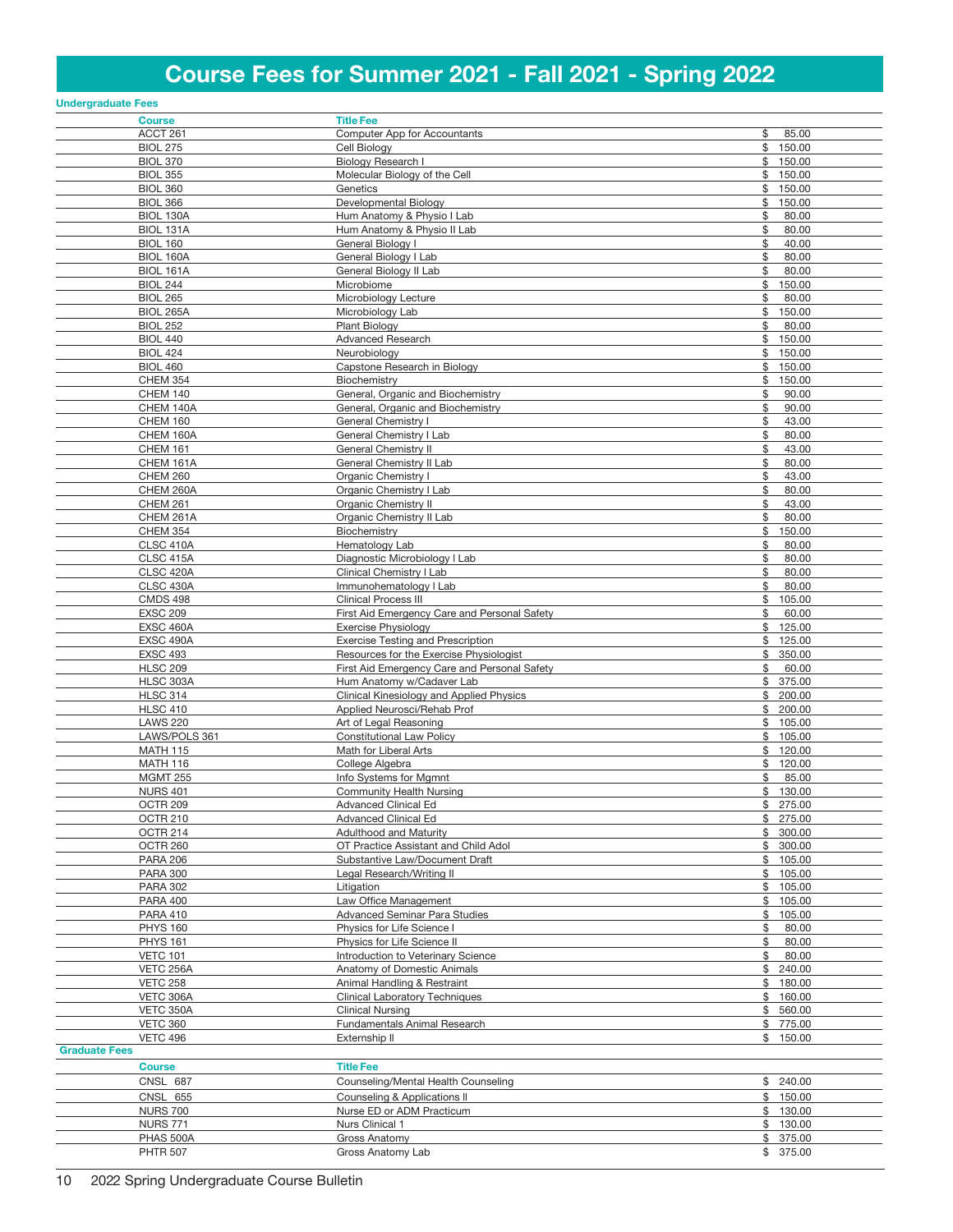All students enrolling for six or more credits must be in full compliance with the New York State Immunization law, and will not be permitted to register for classes without proof of one MMR and submission of a completed meningitis form. The remaining documentation must be submitted within 30 days of the start of the semester. If the documentation is not submitted, the student will not be allowed to continue attending classes and will be dropped from his/her courses without refund (full tuition liability). Students will not be permitted to register for in-person classes without proof of full-vaccination for COVID-19 (i.e. 2 weeks after their second dose in a 2-dose series, such as Pfizer or Moderna, or 2 weeks after a single dose vaccine, such as Johnson & Johnson's Janssen vaccine). For COVID-19 vaccination requirements and policies, students must refer to the College's COVID-19 Vaccination Policy online at: www.mercy.edu/media/covid-vaccine-policy-10121

There are several ways to comply with the immunization requirements:

## MENINGOCOCCAL MENINGITIS

. . . . . . . . . . . . . . . . . . . The New York Public Health Law requires that colleges distribute information about Meningococcal Meningitis disease and vaccination to *all* students registered for six or more credits. Students are required to decide whether or not to be immunized for Meningitis and to submit a form that formally confirms their decision. The completed form can be submitted electronically to the Office of the Registrar at https://mercy.formstack. com/forms/meningitis form or is available on Mercy Connect on the student tab under Immunization. The form or vaccine records can additionally be emailed to Registrar@mercy.edu or faxed to 914-674-7516.

## MEASLES, MUMPS, AND RUBELLA (MMR)

The New York Public Health Law requires that all college students born after December 31, 1956 who are taking six or more credits in a semester provide a certificate documenting immunity to measles, mumps, and rubella (MMR) before their first term of study.

## Measles: Two doses are required.

1<sup>st</sup> Dose administered after the age of 12 months. 2<sup>nd</sup> Dose administered more than 30 days after the first dose and after the age of 15 months. In the alternative, the student can present medical proof of the disease or laboratory proof of immunity (student must submit a copy of the lab report).

### Mumps: One Dose

One dose administered after the age of 12 months or laboratory proof of immunity (student must submit a copy of the lab report).

### Rubella: One Dose

One dose administered after the age of 12 months or laboratory proof of immunity (student must submit a copy of the lab report).

The MMR combined vaccination fulfills the requirement for one dose of measles, one mumps, and one rubella immunization; however, a second measles vaccine, administered at least 30 days after the first dose, is required. Because the combined vaccine was not available in the United States before January 1, 1972, no MMR immunizations administered before that date are acceptable for US students.

For more information about immunization, please contact your doctor or the NYS Department of Health website at www.health.state.ny.us

# SUBMIT IMMUNIZATION RECORDS

To be fully compliant with both Immunization requirements, documentation must be received within 30 days of the start of the term.

- 1. Immunization vaccine records, including for the COVID-19 vaccine can be uploaded electronically to https://mercy.edu/covid-19-student-vaccinationform or submitted on Mercy Connect on the student tab under Immunization. Vaccine records can be emailed to Registrar@mercy.edu or faxed to 914-674-7516, but for secure receipt and processing we encourage direct upload on the provided link or on Mercy Connect.
- 2. The Meningococcal Meningitis Vaccination form can be submitted electronically to the Office of the Registrar at https://mercy.formstack.com/forms/meningitis form or is available on Mercy Connect on the student tab under Immunization. The form or vaccine records can additionally be emailed to Registrar@mercy.edu or faxed to 914-674-7516, but for secure receipt and processing we encourage direct upload on the provide link or on Mercy Connect.